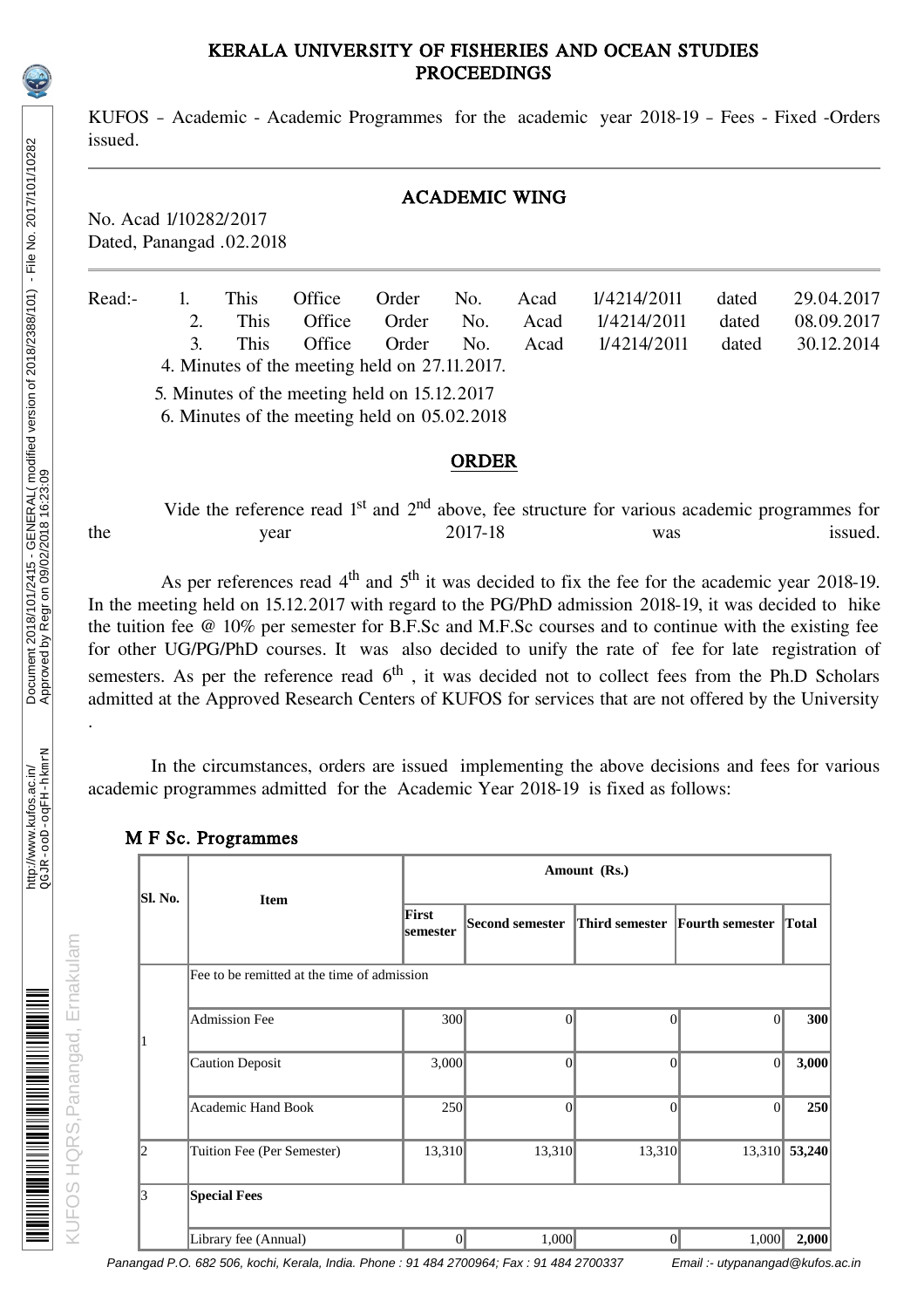| Total                                         | 19,060    | 17,910    | 15,510   | 19,910   | 72,390 |
|-----------------------------------------------|-----------|-----------|----------|----------|--------|
| Semester Examination Fee                      | 1,000     | 1,000     | 1,000    | 1,000    | 4,000  |
| Dissertation/Viva-voce                        |           |           |          | 2,000    | 2,000  |
| Insurance (Annual)                            | 100       | $\vert$ 0 | 100      | $\Omega$ | 200    |
| Computer Fee (Per Semester)                   | 500       | 500       | 500      | 500      | 2,000  |
| <b>University Union Fee (Per Semester)</b>    | 250       | 250       | 250      | 250      | 1,000  |
| Magazine Fee (Annual)                         | $\theta$  | 500       | $\theta$ | 500      | 1,000  |
| Association Fee (Per Semester)                | 100       | 100       | 100      | 100      | 400    |
| Athletic/Sports & Games Fee<br>(Per Semester) | 250       | 250       | 250      | 250      | 1,000  |
| Stationery fee (Annual)                       | $\vert$ 0 | 1,000     | $\Omega$ | 1,000    | 2,000  |
|                                               |           |           |          |          |        |

# M.Sc Programmes other than M.Sc Statistics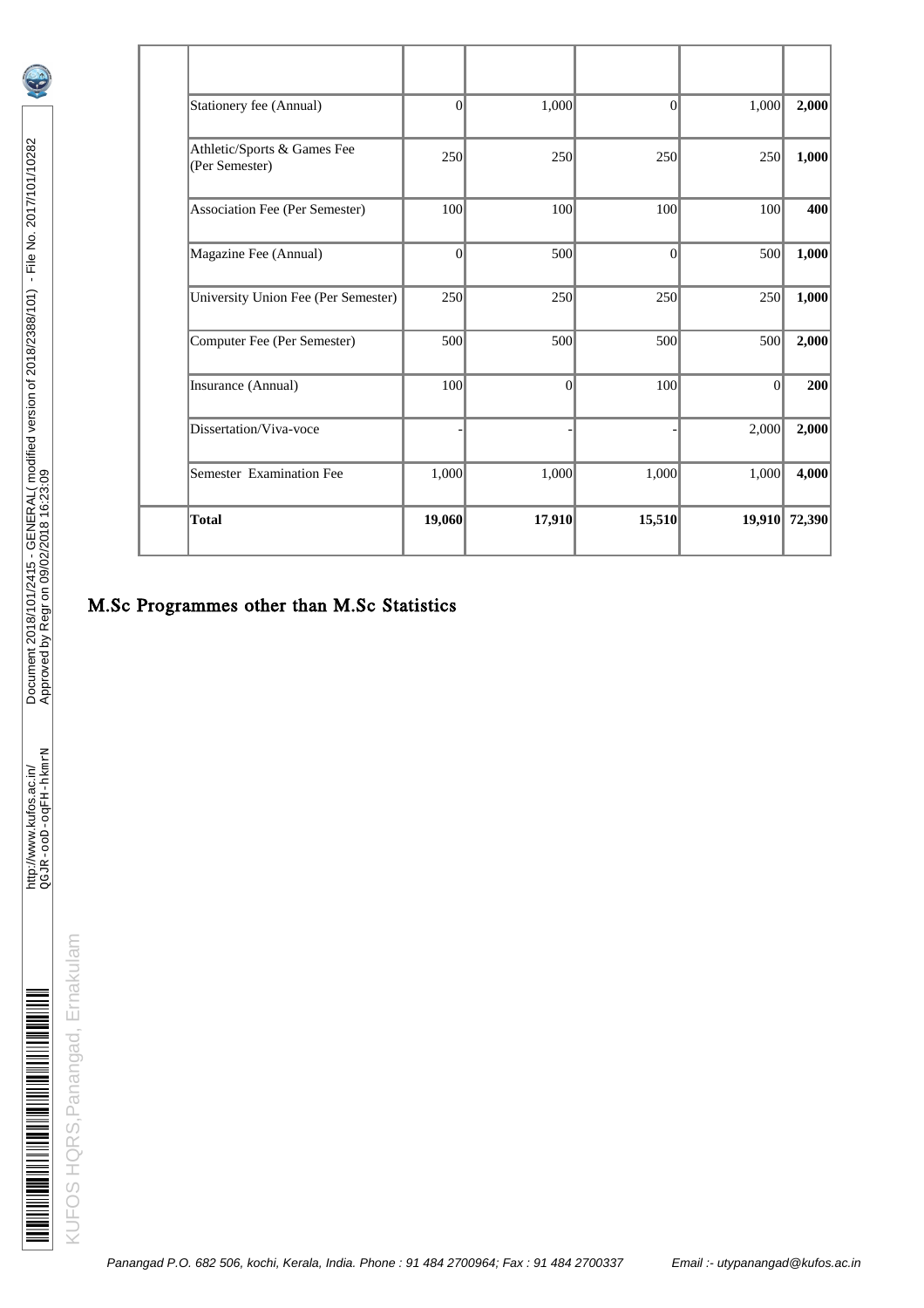| Sl. No.        | Item                                                      | Amount(Rs.)           |       |                                                      |                  |                |              |                        | MSc    |                 |            |
|----------------|-----------------------------------------------------------|-----------------------|-------|------------------------------------------------------|------------------|----------------|--------------|------------------------|--------|-----------------|------------|
|                |                                                           | First                 |       | Second semester Third semester Fourth semester Total |                  |                |              |                        |        |                 | Statistics |
| Sl. No.        | Item                                                      | Amount(Rs.)           |       |                                                      |                  |                |              |                        |        |                 |            |
|                |                                                           | <b>First semester</b> |       | <b>Second semester</b>                               |                  | Third semester |              | <b>Fourth semester</b> |        | Total           |            |
| $\mathbf{1}$   | Fee once to be remitted at the time of admission          |                       |       |                                                      |                  |                |              |                        |        |                 |            |
|                | <b>Admission Fee</b>                                      | 10,000                |       |                                                      | $\boldsymbol{0}$ |                | 0            |                        | 0      | 10,000          |            |
|                | <b>Caution Deposit</b>                                    |                       | 5,000 |                                                      | $\boldsymbol{0}$ |                | 0            |                        | 0      | 5,000           |            |
|                | <b>Academic Hand Book</b>                                 |                       | 250   |                                                      | $\overline{0}$   |                | 0            |                        | 0      | 250             |            |
| $\overline{2}$ | Tuition Fee (Per Semester)                                | 22,000                |       |                                                      | 22,000           |                | 22,000       |                        | 22,000 | 88,000          |            |
| 3              | <b>Special Fee</b>                                        |                       |       |                                                      |                  |                |              |                        |        |                 |            |
|                | Library fee (Annual)                                      |                       | 0     |                                                      | 1,000            |                | 0            |                        | 1,000  | 2,000           |            |
|                | Stationery fee (Annual)                                   |                       | 0     |                                                      | 1,000            |                | 0            |                        | 1,000  | 2,000           |            |
|                | Athletic/Sports<br>$\&$<br>Games<br>Fee<br>(Per Semester) |                       | 250   |                                                      | 250              |                | 250          |                        | 250    | 1,000           |            |
|                | <b>Association Fee (Per Semester)</b>                     |                       | 100   |                                                      | 100              |                | 100          |                        | 100    | 400             |            |
|                | Magazine Fee (Annual)                                     |                       | 0     |                                                      | 500              |                | $\mathbf{0}$ |                        | 500    | 1,000           |            |
|                | <b>University Union Fee (Per Semester)</b>                |                       | 250   |                                                      | 250              |                | 250          |                        | 250    | 1,000           | .B.A       |
|                | Computer Fee (Per Semester)                               |                       | 1,000 |                                                      | 1,000            |                | 1,000        |                        | 1,000  | 4,000           |            |
|                | Insurance (Annual)                                        |                       | 100   |                                                      | 0                |                | 100          |                        | 0      | 200             |            |
|                | Dissertation/Viva-voce                                    |                       |       |                                                      |                  |                |              |                        | 2,000  | 2,000           |            |
|                | <b>Semester Examination Fee</b>                           |                       | 2,000 |                                                      | 2,000            |                | 2,000        |                        | 2,000  | 8,000           |            |
|                | <b>Total</b>                                              | 40,950                |       |                                                      | 28,100           |                | 25,700       |                        |        | 30,100 1,24,850 |            |

Programmes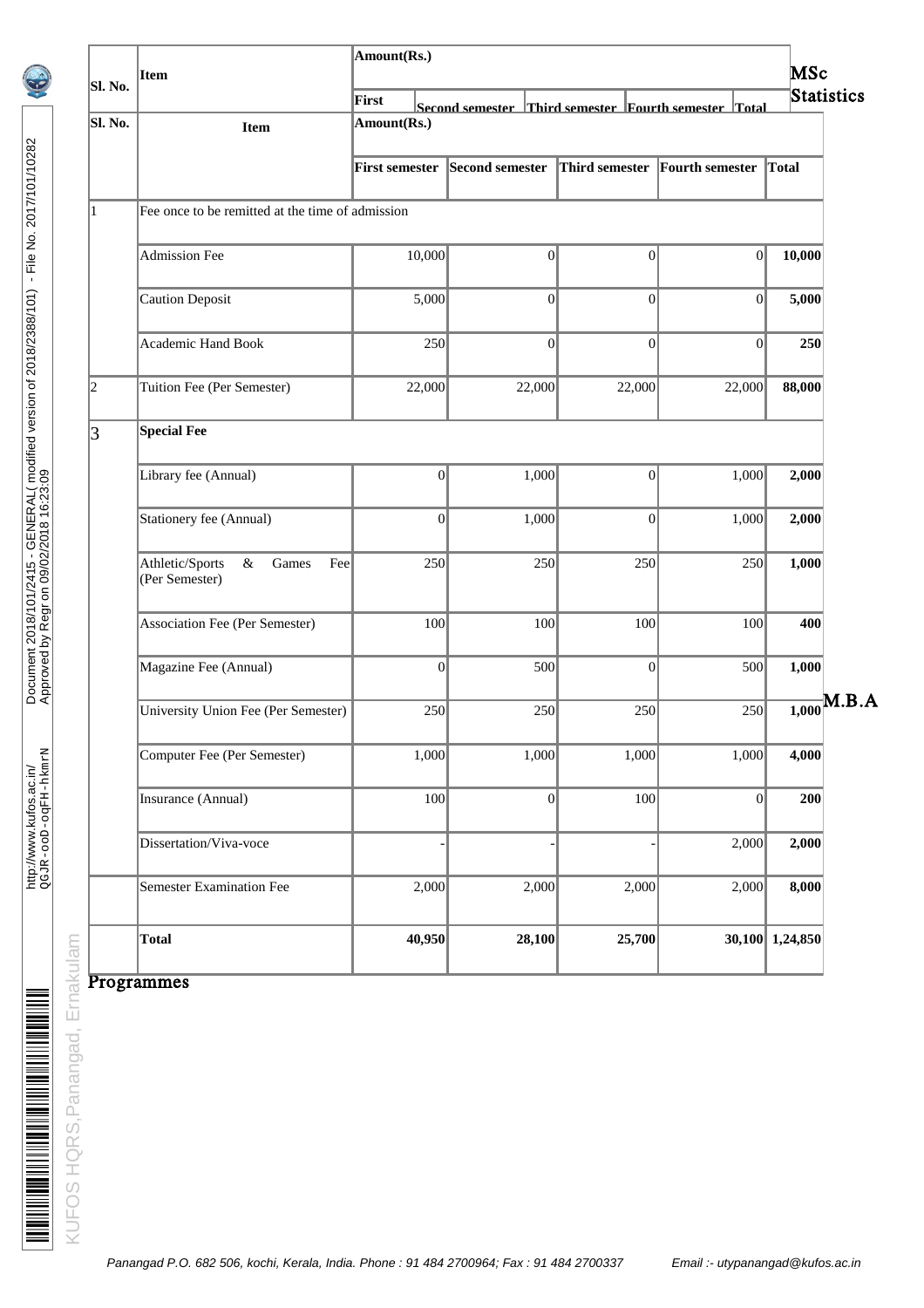|                | Item                                                   |                   |                        | Amount(Rs.)      |                                  |                        |  |  |  |  |
|----------------|--------------------------------------------------------|-------------------|------------------------|------------------|----------------------------------|------------------------|--|--|--|--|
| Sl. No.        |                                                        | First<br>semester | <b>Second semester</b> |                  | Third semester   Fourth semester | <b>Total</b>           |  |  |  |  |
|                | Fee once to be remitted at the time of admission       |                   |                        |                  |                                  |                        |  |  |  |  |
| $\mathbf{1}$   | <b>Admission Fee</b>                                   | 10,000            | $\boldsymbol{0}$       | 0                | 0                                | 10,000                 |  |  |  |  |
|                | <b>Caution Deposit</b>                                 | 5,000             | $\boldsymbol{0}$       | $\vert 0 \vert$  | 0                                | 5,000                  |  |  |  |  |
|                | <b>Academic Hand Book</b>                              | 250               | $\overline{0}$         | $\vert 0 \vert$  | $\mathbf{0}$                     | 250                    |  |  |  |  |
| $\overline{2}$ | Tuition Fee (Per Semester)                             | 27,500            | 27,500                 | 27,500           |                                  | 27,500 1,10,000 M.Tech |  |  |  |  |
|                | <b>Special Fee</b>                                     |                   |                        |                  |                                  |                        |  |  |  |  |
|                | Library fee (Annual)                                   | 0                 | 1,000                  | $\boldsymbol{0}$ | 1,000                            | 2,000                  |  |  |  |  |
|                | Stationery fee (Annual)                                | 0                 | 1,000                  | 0                | 1,000                            | 2,000                  |  |  |  |  |
|                | Athletic/Sports<br>&<br>Games<br>Fee<br>(Per Semester) | 250               | 250                    | 250              | 250                              | 1,000                  |  |  |  |  |
| 3              | <b>Association Fee (Per Semester)</b>                  | 100               | 100                    | 100              | 100                              | 400                    |  |  |  |  |
|                | Magazine Fee (Annual)                                  | 0                 | 500                    | $\vert 0 \vert$  | 500                              | 1,000                  |  |  |  |  |
|                | University Union Fee (Per Semester)                    | 250               | 250                    | 250              | 250                              | 1,000                  |  |  |  |  |
|                | Computer Fee (Per Semester)                            | 1,000             | 1,000                  | 1,000            | 1,000                            | 4,000                  |  |  |  |  |
|                | Insurance (Annual)                                     | 100               | $\mathbf{0}$           | 100              | $\vert 0 \vert$                  | 200                    |  |  |  |  |
|                | Dissertation/Viva-voce                                 |                   |                        |                  | 2,000                            | 2,000                  |  |  |  |  |
|                | Semester Examination fee                               | 2,000             | 2,000                  | 2,000            | 2,000                            | 8,000                  |  |  |  |  |
|                | <b>Total</b>                                           | 46,450            | 33,600                 | 31,200           |                                  | 35,600 1,46,850        |  |  |  |  |

### Programmes

KUFOS HQRS, Panangad, Ernakulam KUFOS HQRS,Panangad, Ernakulam <u> A MARA A MARA A MARA A MARA A MARA A MARA A MARA A MARA A MARA A MARA A MARA A MARA A MARA A MARA A MARA A MA</u>

http://www.kufos.ac.in/

http://www.kufos.ac.in/<br>QGJR-ooD-oqFiH-hkmr

QGJR-ooD-oqFH-hkmrN Approved by Regr on 09/02/2018 16:23:09

Document 2018/101/2415 - GENERAL( modified version of 2018/2388/101) - File No. 2017/101/10282

Document 2018/101/2415 - GENERAL( modified version of 2018/2388/101) - File No. 2017/101/10282<br>Approved by Regr on 09/02/2018 16:23:09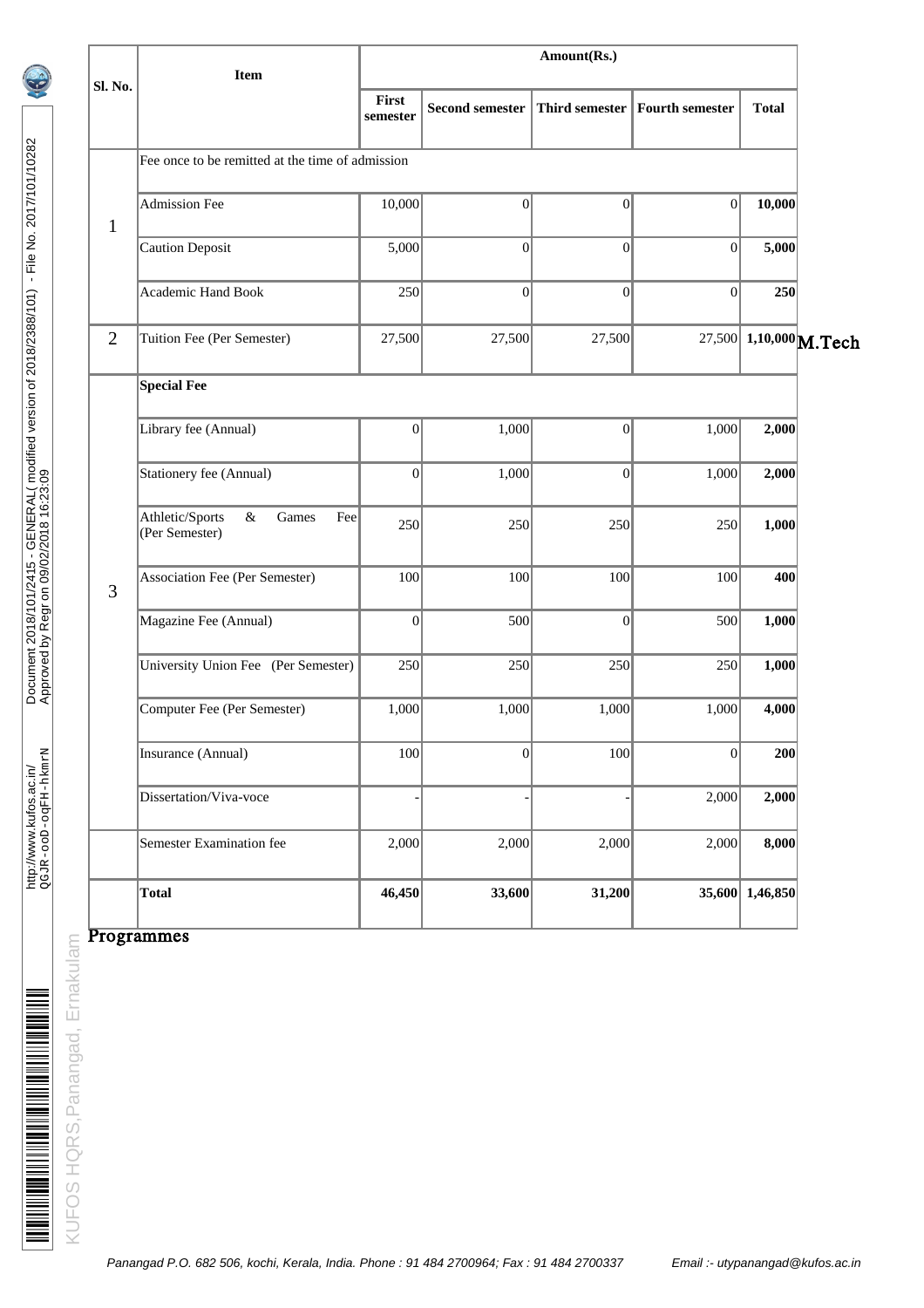|              |                                                        | Amount(Rs.)              |                        |              |                                  |                                  |                                                |
|--------------|--------------------------------------------------------|--------------------------|------------------------|--------------|----------------------------------|----------------------------------|------------------------------------------------|
| Sl. No.      | Item                                                   | First<br>semester        | <b>Second semester</b> |              | Third semester Fourth semester   | Total                            |                                                |
|              | Fee once to be remitted at the time of admission       |                          |                        |              |                                  |                                  |                                                |
|              | <b>Admission Fee</b>                                   | 10,000                   |                        | 0            | $\vert 0 \vert$                  | 0 <br>10,000                     |                                                |
| ı            | <b>Caution Deposit</b>                                 |                          | 5,000                  | $\mathbf{0}$ | $\overline{0}$                   | $\boldsymbol{0}$<br>5,000        |                                                |
|              | <b>Academic Hand Book</b>                              |                          | 250                    | $\Omega$     | $\theta$                         | 0                                | $^{250}$ LLM                                   |
| 2            | Tuition Fee (Per Semester)                             | 33,000                   |                        | 33,000       | 33,000                           |                                  | (Maritime<br>$\overline{33,000}$ 1,32,000 Law) |
| Sl.<br>No.   | Item                                                   |                          |                        | Amount(Rs.)  |                                  |                                  |                                                |
|              |                                                        | <b>First</b><br>semester | <b>Second semester</b> |              | Third semester   Fourth semester | <b>Total</b>                     | boo                                            |
| $\mathbf{1}$ | Fee once to be remitted at the time of admission       |                          |                        |              |                                  |                                  | DO 0                                           |
|              | <b>Admission Fee</b>                                   | 10,000                   | $\overline{0}$         | 0            | 0                                | $10,000$ <sub>00</sub>           |                                                |
|              | <b>Caution Deposit</b>                                 | 5,000                    | 0                      | $\Omega$     | $\vert$ 0                        | $5,000$ <sub>400</sub>           |                                                |
|              | Academic Hand Book                                     | 250                      | $\Omega$               | $\Omega$     | 0                                | $250$ <sub>00</sub>              |                                                |
| 2            | Tuition Fee (Per Semester)                             | 33,000                   | 33,000                 | 33,000       |                                  | $\overline{33,000}$ 1,32,000 00  |                                                |
| 3            | <b>Special Fee</b>                                     |                          |                        |              |                                  |                                  | boo                                            |
|              | Library fee (Annual)                                   | 0                        | 1000                   | 0            | 1000                             | $\frac{1}{2,000}$ 200            |                                                |
|              | Stationery fee (Annual)                                | 0                        | 1000                   | 0            | 1000                             | $\overline{2,000}$ <sub>00</sub> |                                                |
|              | Athletic/Sports<br>&<br>Games<br>Fee<br>(Per Semester) | 250                      | 250                    | 250          | 250                              | 1,000                            | boo                                            |
|              | <b>Association Fee (Per Semester)</b>                  | 100                      | 100                    | 100          | 100                              | 400 350                          | Ph.D                                           |
|              | Magazine Fee (Annual)                                  | 0                        | 500                    | 0            | 500                              |                                  | 1,000 Programmes                               |
|              | <b>University Union Fee (Per Semester)</b>             | 250                      | 250                    | 250          | 250                              | 1,000                            |                                                |
|              | Computer Fee (Per Semester)                            | 1,000                    | 1,000                  | 1,000        | 1,000                            | 4,000                            | Total                                          |
|              | Insurance (Annual)                                     | 100                      | 0                      | 100          | 0                                | 200                              |                                                |
|              | Dissertation/Viva-voce                                 |                          |                        |              | 2,000                            | 2,000                            | 500                                            |
|              | <b>Semester Examination Fee</b>                        | 2,000                    | 2,000                  | 2,000        | 2,000                            | 8,000                            | 3,000                                          |
|              | <b>Total</b>                                           | 51,950                   | 39,100                 | 36,700       |                                  | 41,100 1,68,850                  | 250                                            |
| 12           | (Per<br>Semester<br>Fee                                | 18,150                   |                        | 18,150       | 18,150                           | 18,150                           | 1,08,900                                       |

Panangad P.O. 682 506, kochi, Kerala, India. Phone : 91 484 2700964; Fax : 91 484 2700337 Email :- utypanangad@kufos.ac.in

http://www.kufos.ac.in/

http://www.kufos.ac.in/<br>QGJR-ooD-oqFiH-hkmr

<u> A TARAH MANAGA MANG MANG MANG MA</u>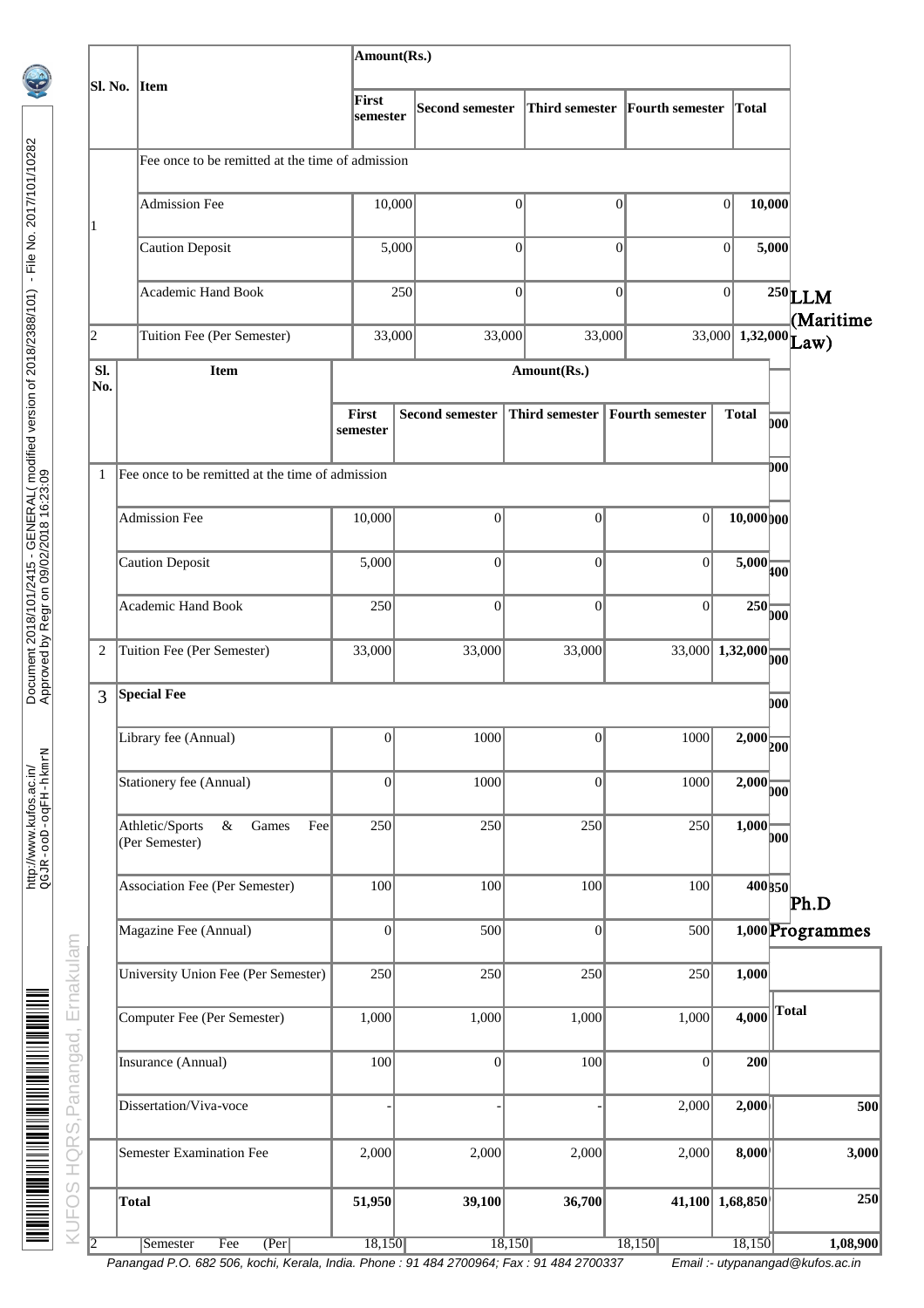|   | Semester)                                                                          |                |                 |        |       |                 |
|---|------------------------------------------------------------------------------------|----------------|-----------------|--------|-------|-----------------|
|   | <b>Special Fee</b>                                                                 |                |                 |        |       |                 |
|   | Library fee (Per Semester)                                                         | 500            | 500             | 500    | 500   | 3,000           |
|   | Stationery fee (Per Semester) **                                                   | 500            | 500             | 500    | 500   | 3,000           |
|   | Athletic/Sports<br>&<br>Games<br>Fee<br>(Per Semester) **                          | 250            | 250             | 250    | 250   | 1,500           |
|   | Association Fee (Per Semester) **                                                  | 100            | 100             | 100    | 100   | 600             |
| 3 | Magazine Fee (Annual)                                                              | $\overline{0}$ | 500             | 0      | 500   | 1,500           |
|   | University Union Fee (Per Semester) **                                             | 250            | 250             | 250    | 250   | 1,500           |
|   | Computer Fee (Per Semester) **                                                     | 500            | 500             | 500    | 500   | 3,000           |
|   | Insurance (Annual) **                                                              | 100            | $\vert 0 \vert$ | 100    |       | 300             |
|   | Dissertation/Viva-voce                                                             |                |                 |        | 2,000 | 2,000           |
|   | <b>Semester Examination Fee</b>                                                    | 1,000          | 1,000           | 1,000  | 1,000 | 6,000           |
|   | <b>Total</b><br>(for PhD Scholars admitted at KUFOS)                               | 25,100         | 21,750          | 21,350 |       | 23,750 1,35,050 |
|   | <b>Total</b><br>(for PhD Scholars admitted at Approved<br><b>Research Centres)</b> | 20,400         | 20,150          | 19,650 |       | 22,150 1,22,150 |

To be paid in each semester

\*\* Ph.D Research scholars admitted at approved research centers are exempted from remitting these fee.

 The semesters for PhD courses will be from 1st October to 31st March and from 1st April to 30th September each year. The last date for payment of fee for Ph.D Scholars for each semester without fine will be on 5<sup>th</sup> October and 5<sup>th</sup> April and with a fine of 10% of semester fee for the next fifteen days. Further delay in remitting fee will be considered only on payment of a super fine of Rs.5,000/- and require registration. require require registration.

#### BFSc. Programme

| <b>BFSc. Programme</b> |                                                  |                   |                                               |                                       |                    |  |  |  |  |
|------------------------|--------------------------------------------------|-------------------|-----------------------------------------------|---------------------------------------|--------------------|--|--|--|--|
|                        |                                                  |                   | Amount (Rs.)                                  |                                       |                    |  |  |  |  |
| $\vert$ Sl. No.        | <b>I</b> tem                                     |                   |                                               |                                       |                    |  |  |  |  |
|                        |                                                  | First<br>semester | Second, Fourth, Sixth & Eighth<br>lsemesters* | Third, Fifth & Seventh<br>lsemesters* | Total              |  |  |  |  |
|                        | Fee once to be remitted at the time of admission |                   |                                               |                                       |                    |  |  |  |  |
|                        | Admission Fee                                    | 100               |                                               | 0                                     | 100<br>$\Omega$    |  |  |  |  |
|                        | Caution Deposit                                  | 1,000             |                                               |                                       | 1,000<br>$\vert$ 0 |  |  |  |  |

<u>ministrativis in international properties</u>

nakulam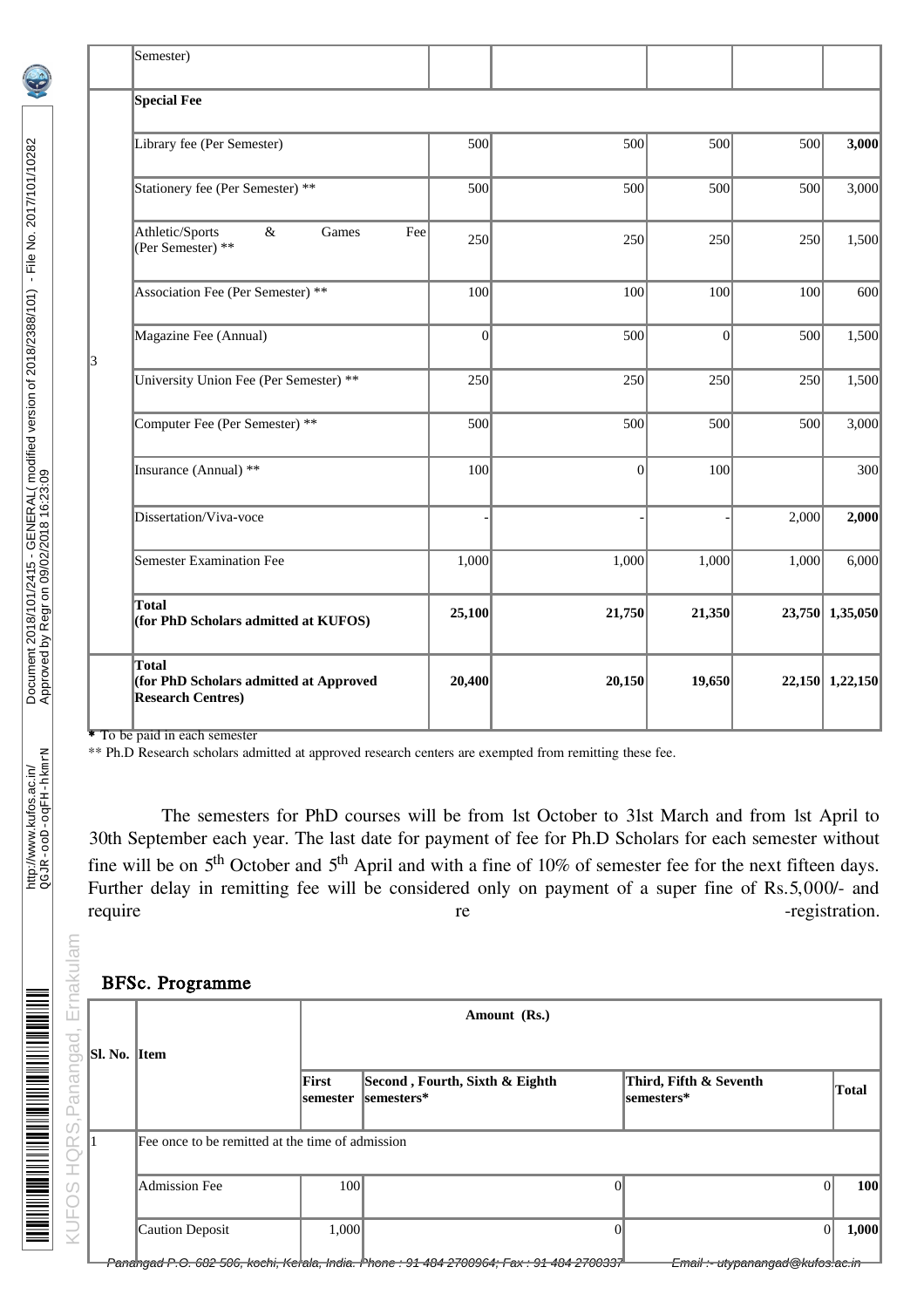|                | Academic Hand Book                                 | 250    | 0     | 0     | 250         |
|----------------|----------------------------------------------------|--------|-------|-------|-------------|
| $\overline{2}$ | Tuition Fee (Per Semester)                         | 6655   | 6655  |       | 6655 53,240 |
|                | <b>Special Fee</b>                                 |        |       |       |             |
|                | Library fee (Per Semester)                         | 200    | 200   | 200   | 1,600       |
|                | Stationery<br>fee<br>(Per<br>Semester)             | 200    | 200   | 200   | 1,600       |
|                | Athletic/Sports&<br>Games<br>Fee<br>(Per Semester) | 100    | 100   | 100   | 800         |
| 3              | Association<br>Fee<br>(Per Semester)               | 100    | 100   | 100   | 800         |
|                | Magazine Fee (Annual)                              | 200    | 0     | 200   | 800         |
|                | University<br>Union<br>Fee<br>(Per Semester)       | 100    | 100   | 100   | 800         |
|                | Computer<br>Fee<br>(Per Semester)                  | 500    | 500   | 500   | 4,000       |
|                | Insurance (Annual)                                 | 100    | 0     | 100   | 400         |
|                | Semester Examination Fee                           | 500    | 500   | 500   | 4,000       |
|                | Total                                              | 10,005 | 8,355 | 8,655 | 69,390      |

\* To be paid in each semester

### B. Tech Food Technology Programme

http://www.kufos.ac.in/

http://www.kufos.ac.in/<br>QGJR-ooD-oqFH-hkmrN

QGJR-ooD-oqFH-hkmrN Approved by Regr on 09/02/2018 16:23:09

Document 2018/101/2415 - GENERAL( modified version of 2018/2388/101) - File No. 2017/101/10282

Document 2018/101/2415 - GENERAL(modified version of 2018/2388/101) - File No. 2017/101/10282<br>Approved by Regr on 09/02/2018 16:23:09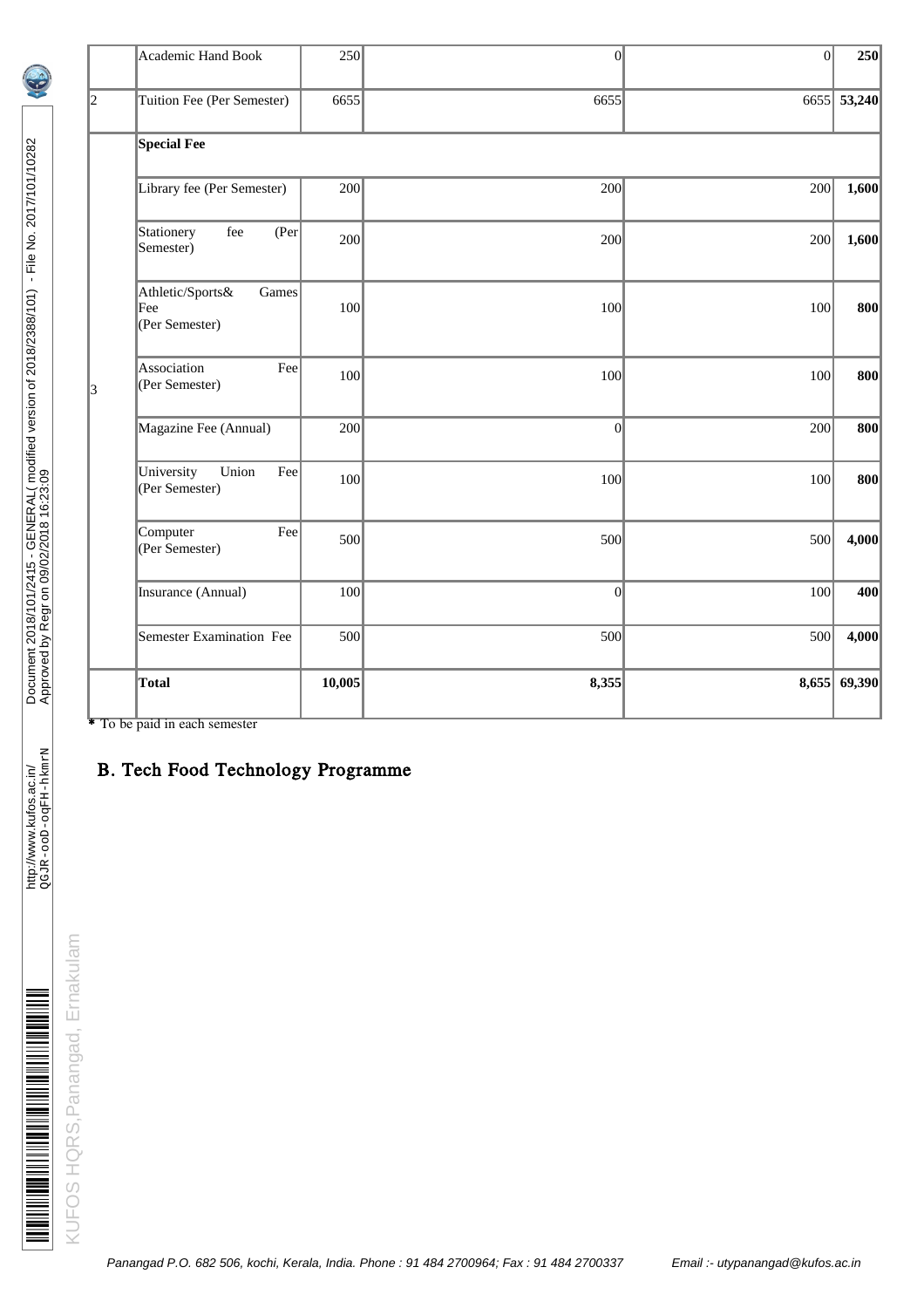|                |                                                      | Amount(Rs.)       |                                              |                                      |                 |  |  |  |  |  |  |
|----------------|------------------------------------------------------|-------------------|----------------------------------------------|--------------------------------------|-----------------|--|--|--|--|--|--|
| Sl. No. Item   |                                                      | First<br>semester | Second, Fourth, Sixth & Eighth<br>semesters* | Third, Fifth & Seventh<br>semesters* | Total           |  |  |  |  |  |  |
|                | Fee once to be remitted at the time of admission     |                   |                                              |                                      |                 |  |  |  |  |  |  |
| $\mathbf{1}$   | <b>Admission Fee</b>                                 | 10,000            | $\boldsymbol{0}$                             | 0                                    | 10,000          |  |  |  |  |  |  |
|                | <b>Caution Deposit</b>                               | 5,000             | $\overline{0}$                               | 0                                    | 5,000           |  |  |  |  |  |  |
|                | <b>Academic Hand Book</b>                            | 250               | $\overline{0}$                               | $\overline{0}$                       | 250             |  |  |  |  |  |  |
| $\overline{2}$ | Tuition Fee (Per Semester)                           | 33,000            | 33,000                                       |                                      | 33,000 2,64,000 |  |  |  |  |  |  |
|                | <b>Special Fee</b>                                   |                   |                                              |                                      |                 |  |  |  |  |  |  |
|                | Library fee (Per Semester)                           | 500               | 500                                          | 500                                  | 4,000           |  |  |  |  |  |  |
|                | $\,\mathrm{fee}$<br>Stationery<br>(Per)<br>Semester) | 500               | 500                                          | 500                                  | 4,000           |  |  |  |  |  |  |
|                | Athletic/Sports & Games Fee<br>(Per Semester)        | 250               | 250                                          | 250                                  | 2,000           |  |  |  |  |  |  |
|                | <b>Association Fee (Per Semester)</b>                | 100               | 100                                          | 100                                  | 800             |  |  |  |  |  |  |
| 3              | Magazine Fee (Annual)                                | 500               | $\boldsymbol{0}$                             | 500                                  | 2,000           |  |  |  |  |  |  |
|                | University<br>Union<br>Fee<br>(Per)<br>Semester)     | 250               | 250                                          | 250                                  | 2,000           |  |  |  |  |  |  |
|                | Computer Fee (Per Semester)                          | 1,000             | 1,000                                        | 1,000                                | 8,000           |  |  |  |  |  |  |
|                | Insurance (Annual)                                   | 100               | $\boldsymbol{0}$                             | 100                                  | 400             |  |  |  |  |  |  |
|                | <b>Semester Examination Fee</b>                      | 2,000             | 2,000                                        | 2,000                                | 16,000          |  |  |  |  |  |  |
|                | <b>Total</b>                                         | 53,450            | 37,600                                       |                                      | 38,200 3,18,450 |  |  |  |  |  |  |

\* To be paid in each semester

## Diploma in Brackish Water & Marine Aquaculture

| SI.<br>No. | <b>Item</b>   | (in Rs.) | Semester I   Semester II<br>(in Rs.) |
|------------|---------------|----------|--------------------------------------|
| 1.         | Admission fee | 3,000    |                                      |
| 2.         | Course fee    | 6,000    | 9,000                                |
| 3.         | Library fee   | 800      |                                      |

Panangad P.O. 682 506, kochi, Kerala, India. Phone : 91 484 2700964; Fax : 91 484 2700337 Email :- utypanangad@kufos.ac.in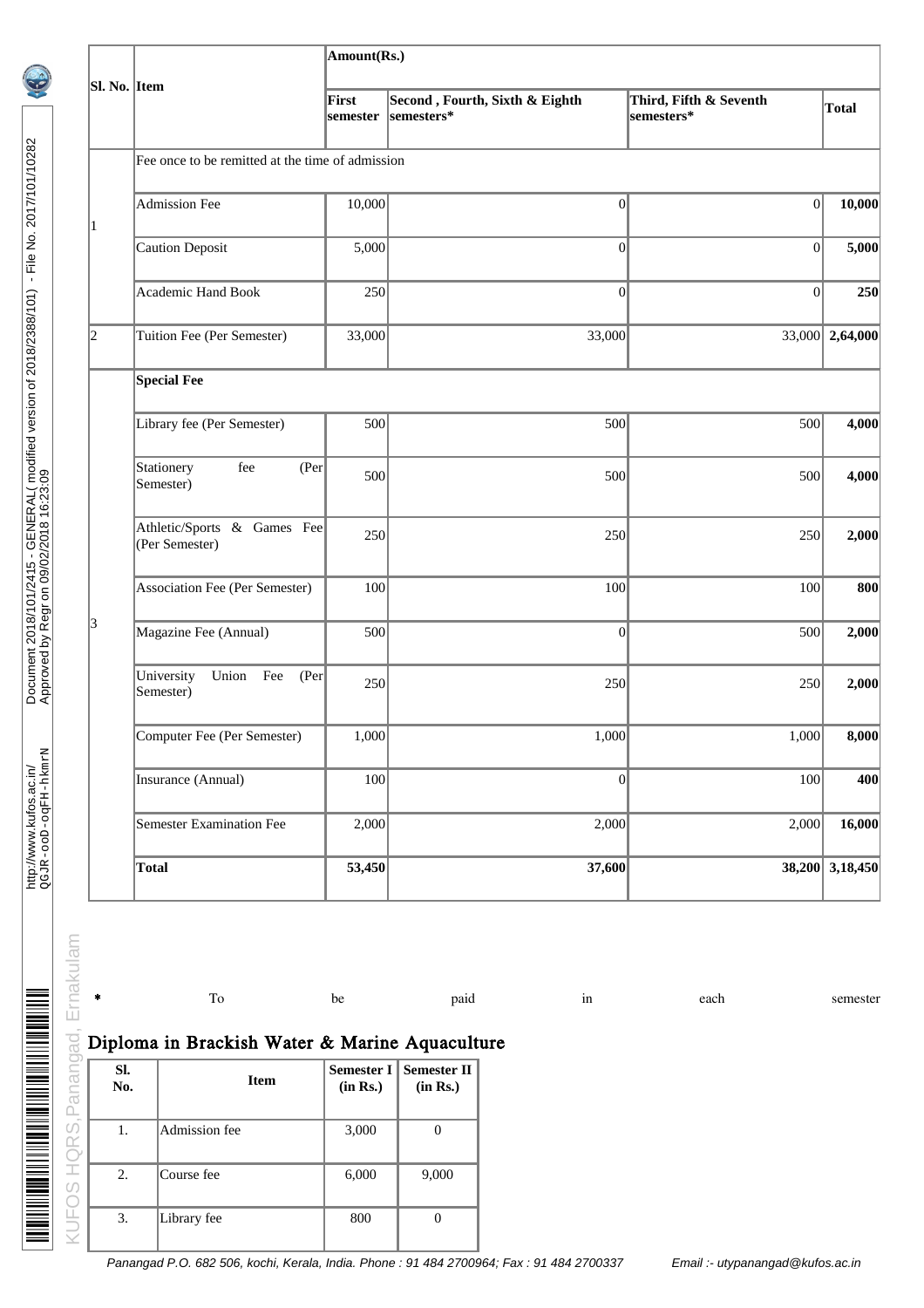| 4. | Stationary fee    | 100    |        |
|----|-------------------|--------|--------|
| 5. | Caution Deposit   | 100    |        |
| 6. | Course Material   | 0      | 1,000  |
| 7. | Semester Exam fee | 500    | 500    |
|    | <b>Total</b>      | 10,500 | 10,500 |

The above course fee is applicable for the students who secure admission to UG, PG, PhD and Diploma Programmes offered by the University during the academic year 2018-19.

The following fees are applicable for all students from the academic year 2018-19 onwards:

## (i) Certificates

| Item                                                                                                                                                                                                                                                                                                                                                                      | Amount<br>(in Rs.) |
|---------------------------------------------------------------------------------------------------------------------------------------------------------------------------------------------------------------------------------------------------------------------------------------------------------------------------------------------------------------------------|--------------------|
| Bachelor's Degree Certificate                                                                                                                                                                                                                                                                                                                                             | 1,000              |
| Master's Degree Certificate                                                                                                                                                                                                                                                                                                                                               | 1,500              |
| Doctorate Degree Certificate                                                                                                                                                                                                                                                                                                                                              | 2,000              |
| Diploma Certificate                                                                                                                                                                                                                                                                                                                                                       | 1,000              |
| PG Diploma/Titles                                                                                                                                                                                                                                                                                                                                                         | 1,000              |
| Additional<br>Certificates<br>fee<br>for<br>Diplomas,<br><b>Titles</b><br>of<br>Degree<br>and<br>issue<br>after<br>5<br>but<br>before<br>of<br>(i)<br>examination $ 500$<br>one<br>year<br>or<br>more<br>years<br>5<br>but<br>before<br>the<br>$10\,$<br>of<br>(ii)after<br>expiry<br>of<br>examination $ 1,000$<br>years<br>years<br>(iii) after 10 years of examination | 1,500              |
| Provisional Degree Certificate                                                                                                                                                                                                                                                                                                                                            | 300                |
| Transcript for UG courses                                                                                                                                                                                                                                                                                                                                                 | 200                |
| Transcript of PG courses                                                                                                                                                                                                                                                                                                                                                  | 2000               |
| For issuing Certificates or copies of documents authenticated by the Registrar for transmission to foreign Universities (per copy)                                                                                                                                                                                                                                        | 500                |
| For issuing certified extracts from the records of the University<br>200                                                                                                                                                                                                                                                                                                  |                    |
| Migration Certificate                                                                                                                                                                                                                                                                                                                                                     | 400                |
| Rank Certificate                                                                                                                                                                                                                                                                                                                                                          | 150                |
| Duplicate Certificate, excluding postage charges                                                                                                                                                                                                                                                                                                                          | 1,000              |
| Equivalency Certificate                                                                                                                                                                                                                                                                                                                                                   | 500                |
| Certificate other than mentioned above                                                                                                                                                                                                                                                                                                                                    | 200                |

<u> BERTAH MENGHAM BERTAMA DI BERTAMA DI PERSENTAN BERTA</u>

Panangad P.O. 682 506, kochi, Kerala, India. Phone : 91 484 2700964; Fax : 91 484 2700337 Email :- utypanangad@kufos.ac.in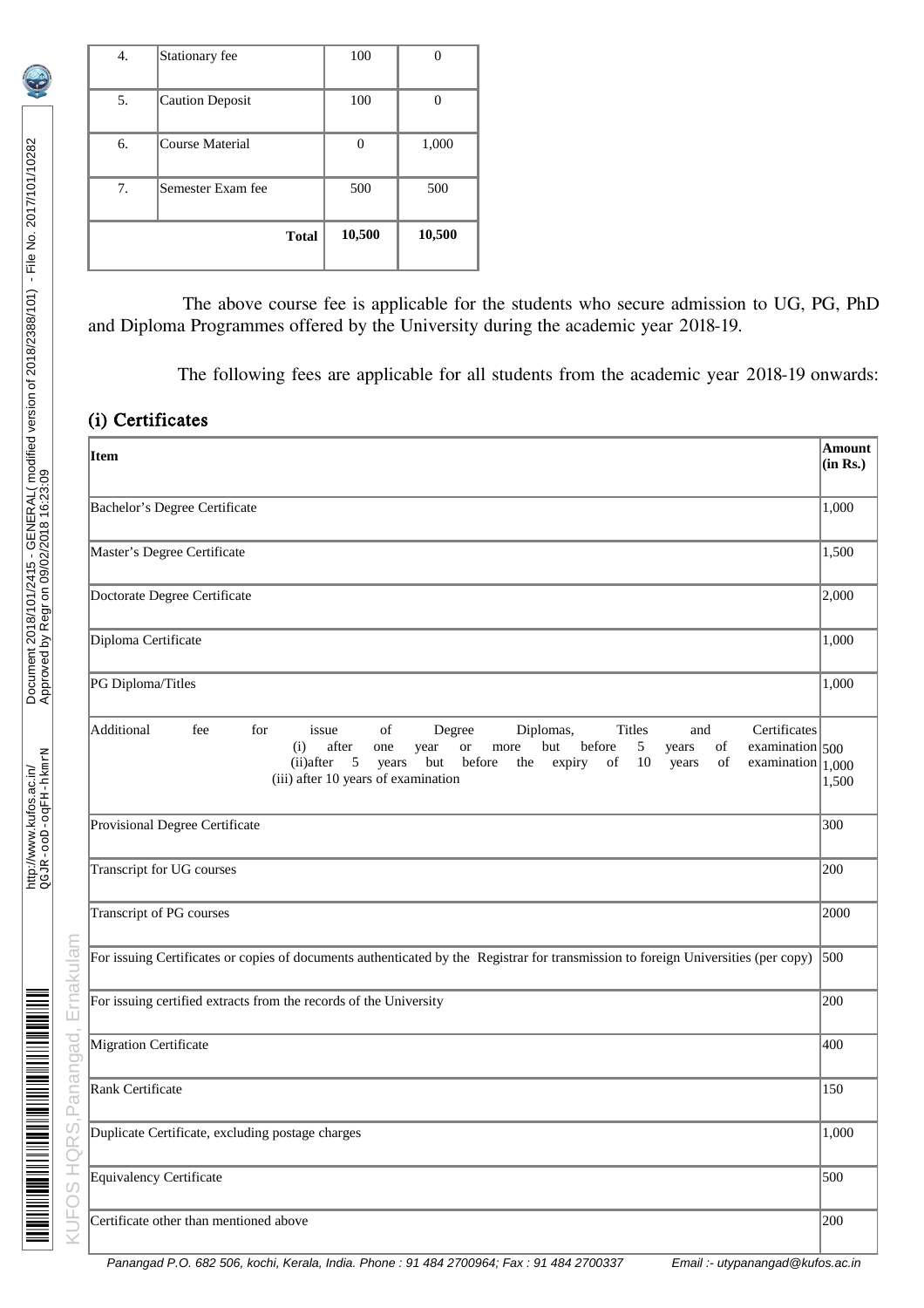# (ii) Other fees

| <b>Item</b>                                                                                                                                                                      | <b>Amount</b><br>(in Rs.) |
|----------------------------------------------------------------------------------------------------------------------------------------------------------------------------------|---------------------------|
| of<br>Late<br>registration<br>semester<br>(i) within $\,$ working days from the last date of registration $ 500\rangle$<br>(ii) beyond 7 working days and within 15 working days | 1,000                     |
| Re-Registration fee after temporary discontinuation                                                                                                                              | 300                       |
| Duplicate Identity Card                                                                                                                                                          | 100                       |
| Comprehensive Examination fee for Masters' Degree                                                                                                                                | 650                       |
| Comprehensive Examination fee for PhD Programme                                                                                                                                  | 1500                      |
| for<br>submission<br>thesis<br>fee<br>of<br>Late<br>(i)PG<br>(ii)PhD                                                                                                             | 500<br>1000               |
| Supplementary Examination (per paper)                                                                                                                                            | 750                       |
| Re - Examination/Repeat Examination (per paper)                                                                                                                                  | 450                       |
| Revaluation (per paper)                                                                                                                                                          | 500                       |

Students who secure admission to the University Hostels shall remit the fees as per reference  $3^{\text{rd}}$  as *eiven* read  $3<sup>rd</sup>$  as given below:

http://www.kufos.ac.in/

http://www.kufos.ac.in/<br>QGJR-ooD-oqFiH-hkmr